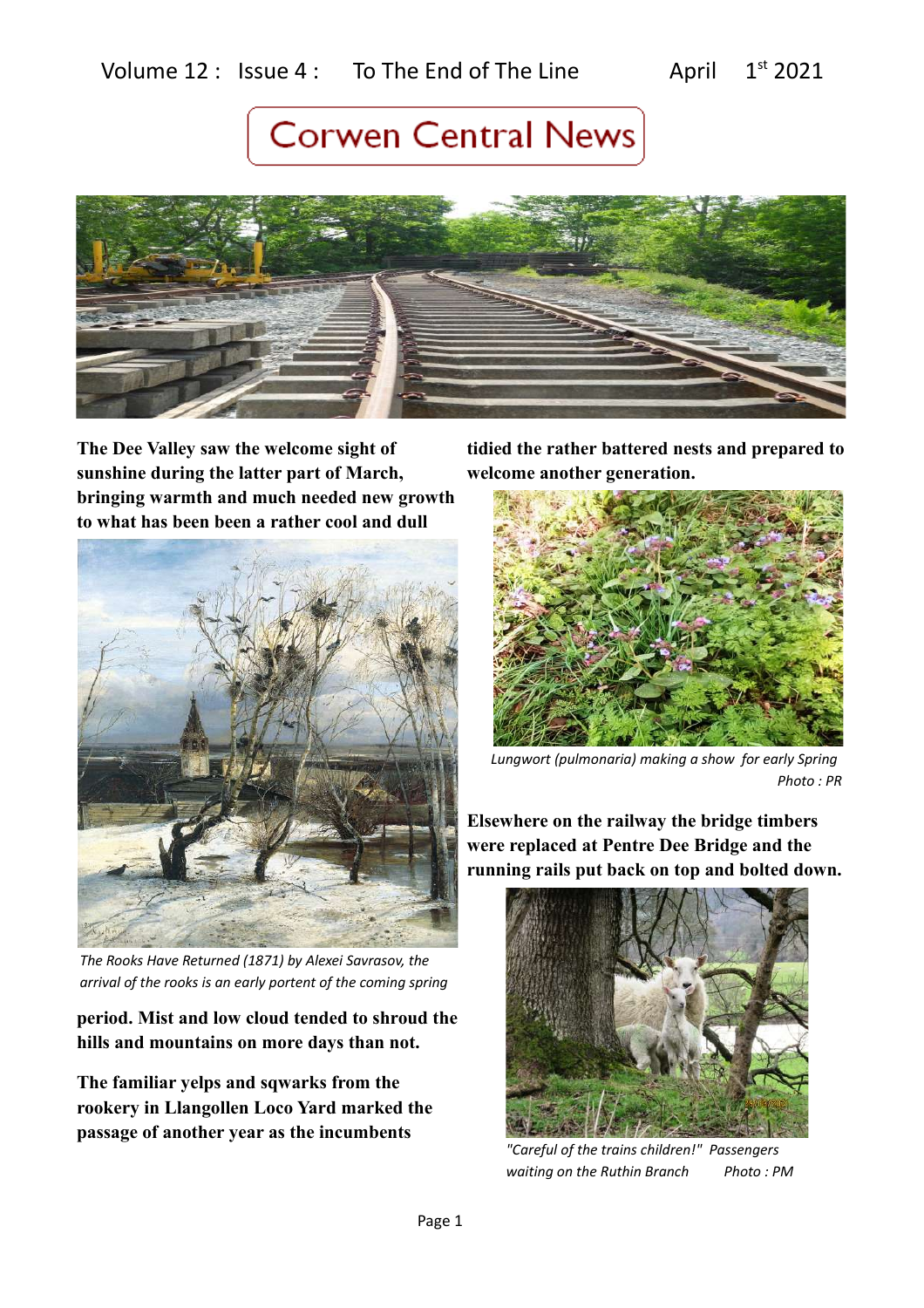**This was all completed during the last week, before the Plc finally closed and went into receivership.** 

**Some rail joints remain to be welded after which the guard rails can be returned to their rightful place, inside the running rails. All further developments are on hold awaiting the outcome of the sale of company assets and the transfer of all operations to the Llangollen Railway Trust.**

**Throughout all this some work, on a care and essential maintenance basis, has continued at Corwen, the Project being under the control of the Trust. However, a few limiting factors have been the potential loss of the CASE/Rexquote RRV, which is a Plc asset, the inability to complete rail welding on the UP platform loop and the lack of any ballasting facilities because motive power could not get across the river. Until operating licences and responsibilities have been sorted it is unlikely that there will be any movement of rail vehicles between Llangollen and Corwen.**

**Back to base**



*CASE/Rexquote RRV crosses the Dee on the newly relaid bridge timbers and rails Photo : PR*

Having made a successful excursion to the Dee Bridge at Pentre the CASE/Rexquote RRV became the first powered rail vehicle to cross the newly relaid rail link on its way further east to Pentre dock to unload recovered materials.

The RRV, driven by Peter Robson then returned to Corwen for what was to become its last week's work before becoming part of the Plc's receivership auction

### **Signals still at caution**

Further progress has been made on restoring the ex Weston Rhyn Signal box. Repairs to this box have been an essential part of the limited operation at Corwen, mainly due to CoVid regulations in Wales. However careful examination on the



*Wastage in the corner post by the staircase Photo : PR*

operating floor showed considerable wastage in the main corner posts and woodwork supporting the signal box's porch, as reported in the last issue of CCNL.

Timber has been replaced, but steel frames with tie bars are to be inserted behind panels to bind the front, back and stairs timbers together.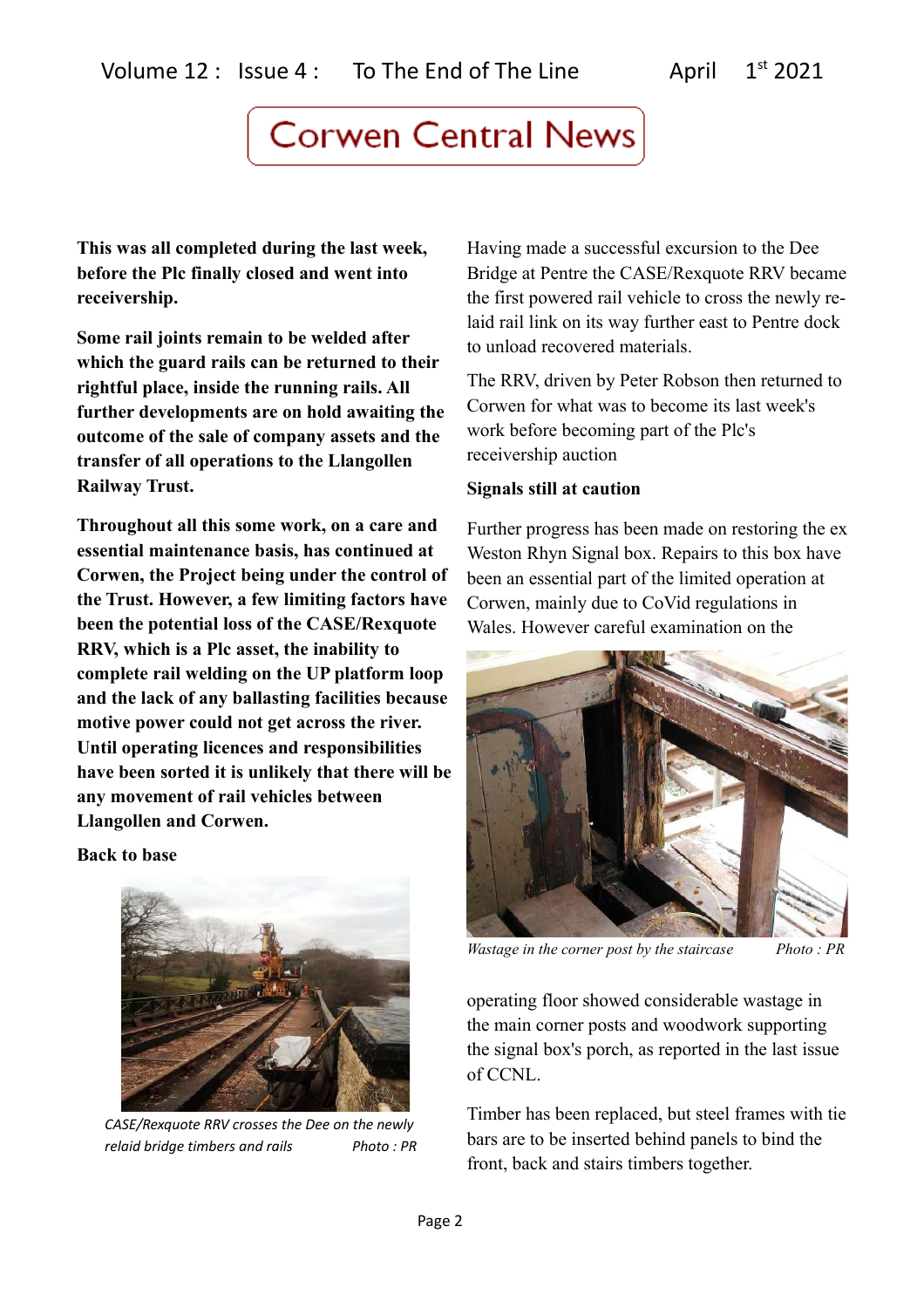Thankfully, the use of the signal box as a "grounded" workshop with a new slate roof – saved it, but 20 years of being mostly ignored with some of those years in a field, took its toll on some



*Proposed repair plan designed by John Mason* 

of the heavier timbers.

Project carpenter Ron Stansbie, bringing a very smart appearance to that part of the signal box.



*Glazed traditional arched frame windows at the back of the signal box Photo : PR*



*Steel frame to support the woodwork (see photos above – page 2 ) Photo : PR*

Whilst the treatment of the wooden timbers has been underway, the walk way around the back of the signal box has been completed with the traditional coat of Western Region chocolate paint.

 The rear facing arched metal framed windows of the locking room have also been completed by

By the side of the signal box, ground works have been on going to support the embankment and to level some of the lower lying parts of the point rod run.



*Concrete sleepers provide support for the track on top of the north batter Photo : PR*

Page 3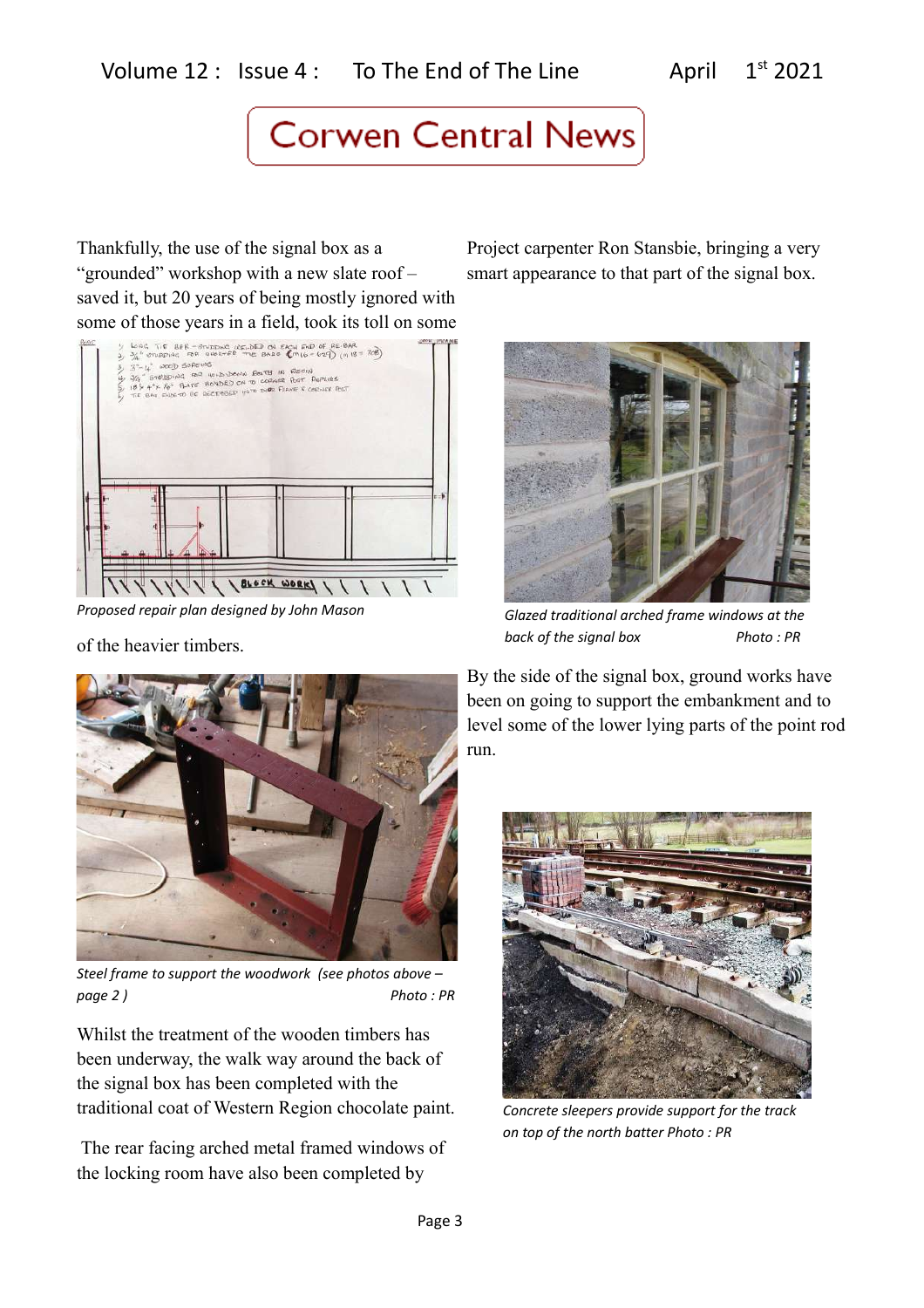### **Draining Away**

Peter Neve reports that he has managed to get all the legal proceedings between the necessary fourparties (Denbighshire County Council, Betsi Cadwaladr University Health Board, Dwr Cymru/Welsh Water and Llangollen Railway) to



*The railway's inspection chamber and the orange/brown adopted sewer pipe awaiting connection - a distance of barely half a metre! The gravel path visible in the background is where the connection chamber is on Betsi Cadwaladr's property Photo : PN*

sign up to the *Section 104 Sewer Adoption Agreement*. Peter describes it as a "landmark achievement" which in itself and has only taken two and a half years to reach this stage! Peter is now engaged with Dwr Cymru regarding the *Section 106* application, which is required before the Project can physically connect its lateral drain into the adopted Betsi Cadwaladr system which the allow the waters to flow to and from the onplatform waiting room and toilets.

This connection has to be made by a contractor who is S.S.I.P accredited (Safety Scheme In Procurement), and who will have to provide Dwr Cymru with Risk Assessments and a Method Statement. A suitably qualified local contractor has provided the Management Team with a verbal quote. Peter is now waiting to receive written confirmation of the estimate and details of the RAMS. "Still some way to go, but we are getting there", concludes Peter.

### **Funding and Lucky Numbers**

| 1                                 |         | $2 \quad 3$ |      |    |    | 4 5 6 7              | 8  | -9   | 10 |
|-----------------------------------|---------|-------------|------|----|----|----------------------|----|------|----|
| 11                                | $12 \,$ |             |      |    |    | 13 14 15 16 17 18    |    | - 19 | 20 |
| 21                                | 22      | - 23        |      |    |    | 24 25 26 27 28       |    | -29  | 30 |
| 31                                |         |             |      |    |    | 32 33 34 35 36 37    | 38 | 39   | 40 |
| 41                                |         |             |      |    |    | 42 43 44 45 46 47 48 |    | 49   | 50 |
| 51                                | 52      | - 53        | - 54 |    |    | 55 56 57             | 58 | -59  | 60 |
| 61                                | 62      | 63          | 64   | 65 | 66 | 67                   | 68 | 69   | 70 |
| 71                                | 72.     | 73 74       |      |    |    | 75 76 77 78          |    | 79   | 80 |
| <b>Lucky Numbers</b>              |         |             |      |    |    |                      |    |      |    |
| This month's winning number is 33 |         |             |      |    |    |                      |    |      |    |

The March Corwen Raffle winner is **no.33 held by Matt Davies,** LRT member, member of the Loco and Diesel departments and organiser for a number of years of the popular "*Classic Transport Weekend*". Congratulations and a cheque for £50 go to Matt, with thanks for supporting the Project.

The Project's treasurer, Paul Bailey writes : " The Corwen Project's finances are in a steady state and are able to support the work at the station site. In the meantime the coming days will give us an indication of what we might be able to acquire from the Administrator and Selling Agents after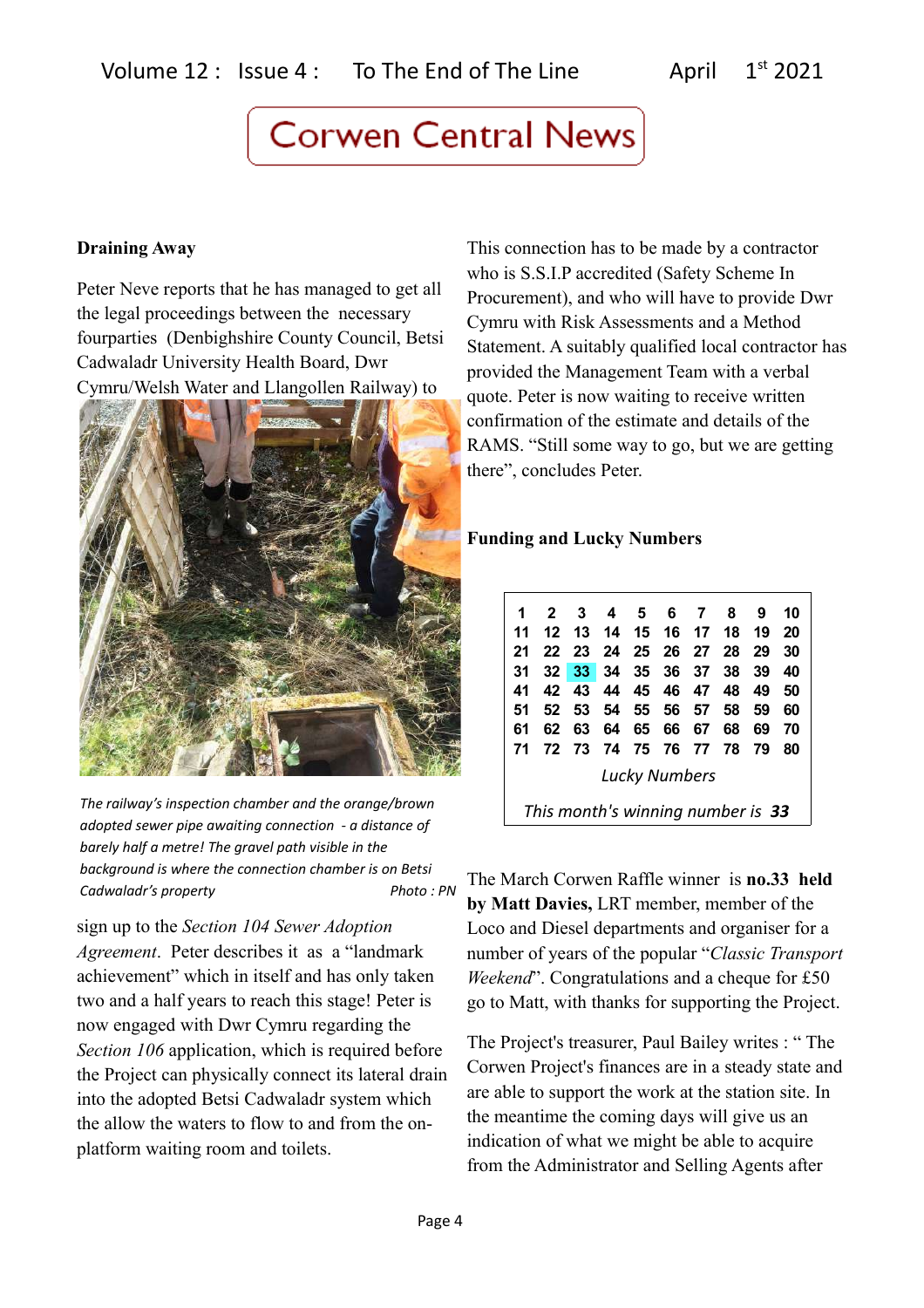the demise of the Plc and how much we need to raise. All on hold for the time being. With regards to the *Small Prairie 5532,* only 10 out of 195 small tubes at £50 remain to be sponsored. Shares are also available in the *Llangollen Railway Great Western Locomotive Group* can be purchased in blocks of £25. I am also looking for people to join our "5532 Club" subscribing £10 per month towards our Boiler Fund. Further details can be obtained by contacting me at the address below."

Due to administrative advice, received during the winding up of the Plc and the added prominence of the Trust, all donations to Trust managed schemes (including CCRD – The Station Project) and appeals, even if they are fronted by Paul Bailey **must be sent directly to the Trust's Office at The Station, Abbey Road, Llangollen LL20 8NS.** You can mark your envelope for the attention of Paul Bailey. Paul is still willing to take phone calls and e-mails regarding appeals. Independent groups, that Paul supports can still receive cheques and enquiries at Paul's usual address.

*For donations to* **the Corwen Project especially the Canopy Appeal -** *Please make cheques payable to CCRD (Corwen Central Railway Development ) and forward to the Llangollen Railway Trust, The Station, Abbey Road, Llangollen, LL20 8NS*

*For donations to LRGWLG Tube Appeal - Please make cheques payable to LRGWLG* 

*For details and payment method for the "5532 Club" please contact Paul below*

*Mr Paul Bailey, Dolwen, Bryneglwys, Corwen, Denbighshire LL21 9LY* 

*You can Telephone Paul on 01490 450271 if you wish to pay other than by Cheque.*

### **End Piece**

From the Llangollen Junction south of Ruabon on the Chester to Shrewsbury Line to Barmouth (Abermaw (formal); Y Bermo (colloquial ) is 52.5miles (84km), thereafter the Cambrian coast opens up to the would be traveller. Barmouth was the Llangollen line's exit to the sea and an opportunity to convey the growing Victorian middle class to holiday destinations around Cardigan Bay.



*Barmouth harbour 1795 by John Baptiste Malchair*

The railway arrived in the town in October 1867 via the wooden trestle Barmouth Bridge which was designed by and constructed for the Aberystwyth and Welsh Coast Railway on its line between Aberystwyth and Pwllheli.

Barmouth itself gets a few mentions in documents of the 16th century. In the 1550's there was some fishing activity as the '*herringe fisheries of Abermowe*' form part of lease in 1549. The parish of Llanaber within which Barmouth falls had over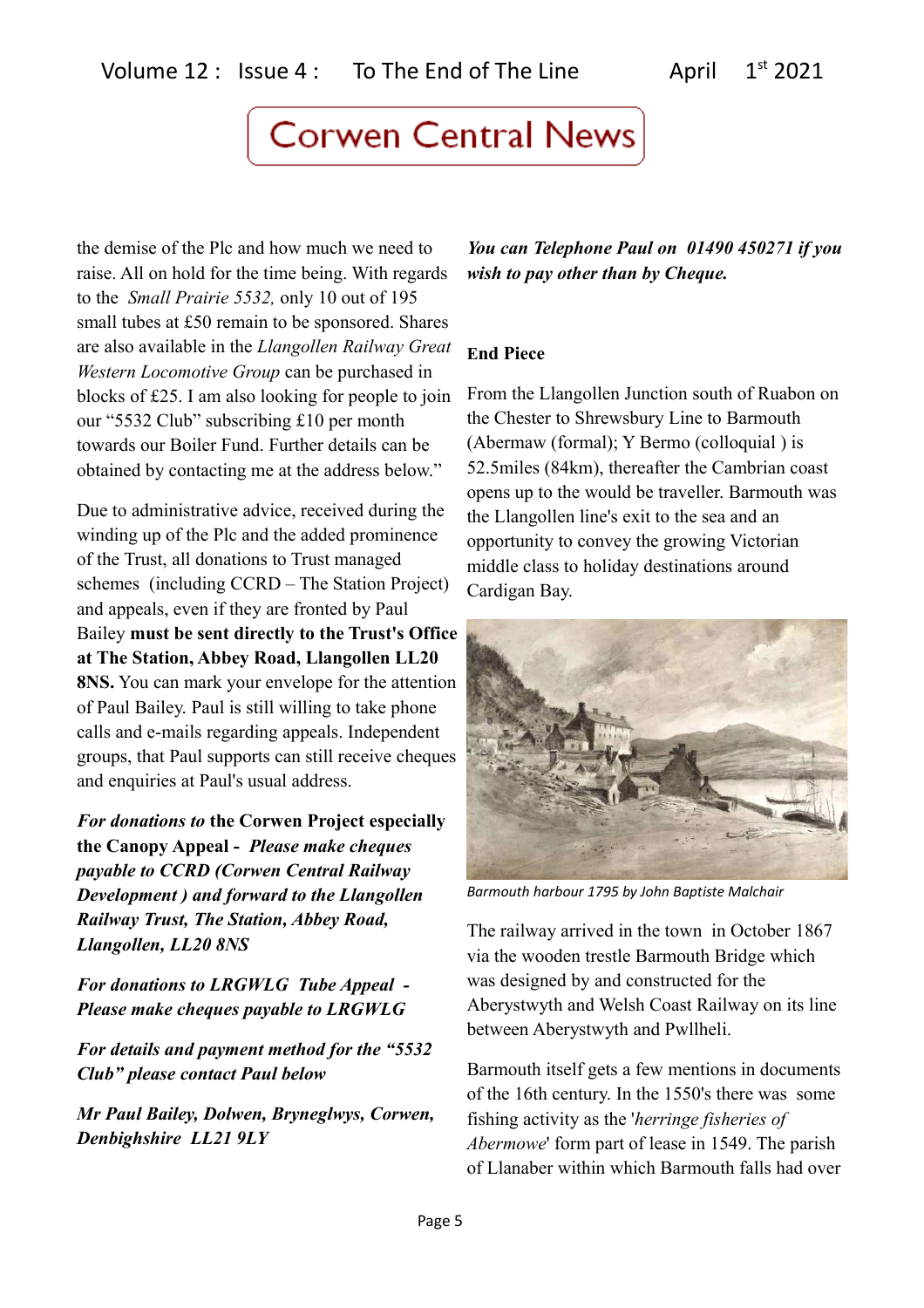100 taxpayers listed in the *Lay Subsidy Roll* of 1292 and no doubt the ancient *'passage of the fferrie*' (ferry) granted by the Crown down the centuries and these fisheries suggests some form of habitation even back to this date.

The earliest building remaining in Barmouth, is a first floor hall house which dates to around the third quarter of the 15th century. *Ty Gwyn* (White House) was built to provide a safe meeting place for those supporting Henry Tudor's claim to the throne during the Wars of the Roses. It now houses a museum on the quayside.

In 1587, Robert Edwards, of *Llwyndu*, is recorded as the merchant receiving a consignment of goods from the Barmouth registered *Le Angel* and in 1615 a barque unloaded, amongst other goods, thirty '*tonnes of Ffrench wines*' - early evidence of cultured tastes?



*Barmouth Harbour about 1790 from an engraving by James Walker*

It was in the 1700's that Barmouth and the Mawddach estuary began to expand rapidly into a major boat-building centre, driven partly by the boom in coastal shipping. In just 20 years from

1770 records show that a total of 138 vessels were built on the river. This was helped by the growth of Merioneth as one of the major centres for the wool industry.

With land routes still difficult the wool was shipped out of the port of Barmouth, feeding further ship building. In reality the port aught to be described as *Barmouth-Dolgellau,* although the two commercial centres were separate they were linked by the river Mawddach and in the late 18th century by a navigation, sometimes called the *'cut'*, linking the Mawddach to the river Wnion. The main exports were also mostly derived from the Mawddach valley; wood, (mostly oak timber and bark, used for pit props and poles), paving stones, slate and cloth from the mills in Dolgellau.

On a visit to Barmouth in 1805, William Wordsworth described Barmouth as *" …. a fine sea view in front, the mountains behind, the*  glorious estuary running eight miles [13km] inland, and Cadair Idris within compass of a day's walk, Barmouth can always hold its own against any rival".



*Calder Idris from the Mawddach Estuary above Barmouth (1802) by John Sell Cotman*